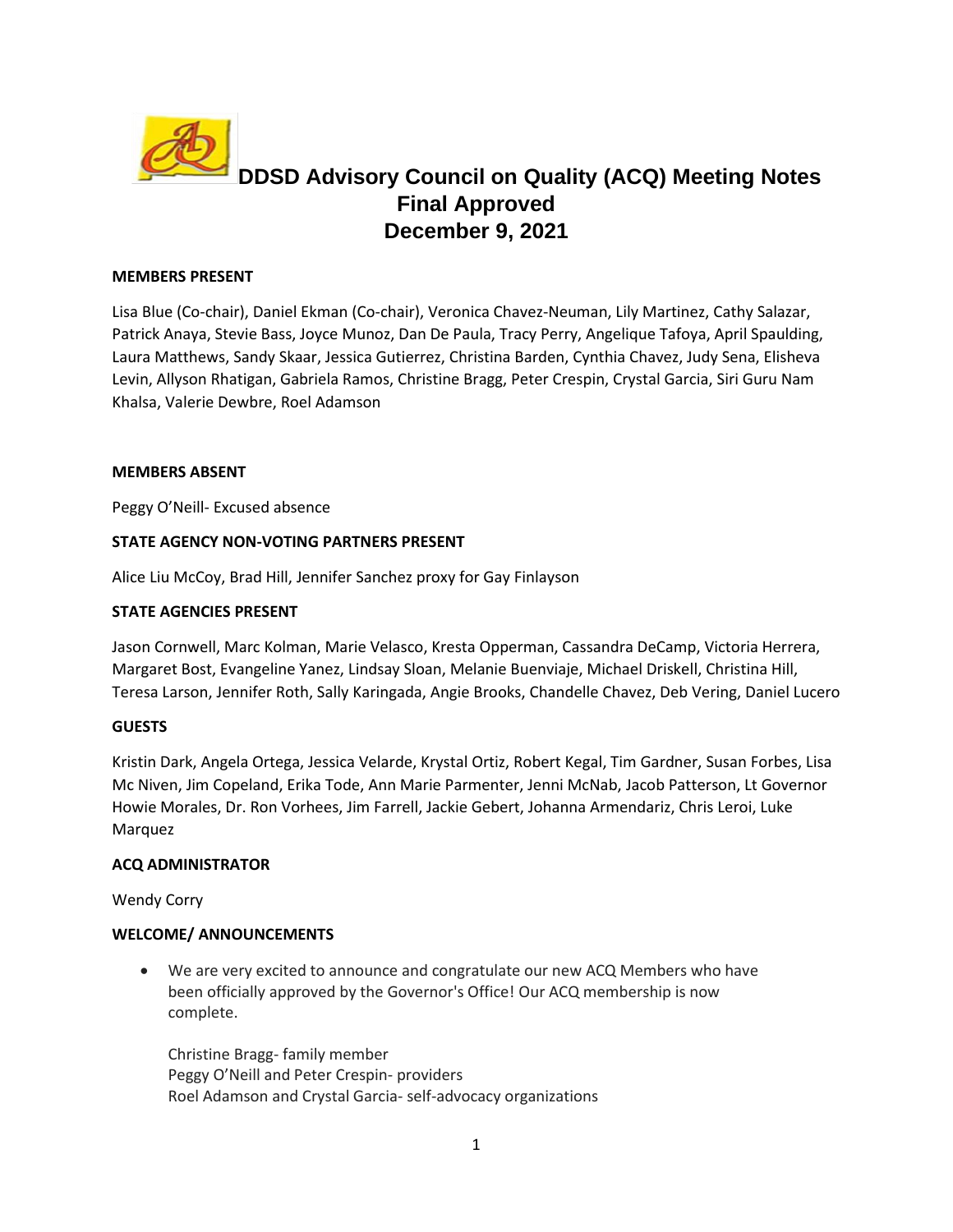Valerie Dewbre- direct care provider Siri Guru Nam Khalsa- one other organization

• If you have any concerns you want to bring to the attention of the ACQ Exec. Comm. please contact any ACQ Exec. Comm. member (Daniel Ekman, Lisa Blue, Tracy Perry, Marc Kolman or Wendy Corry)

## **ACQ PROCESS CLARIFICATION**

- An ACQ members asked for clarification on their understanding that an ACQ guest/nonmember, cannot make comments unless they are an ACQ member or proxy, except during public comment sessions.
- This understanding was confirmed by the ACQ co-chair.

## **HSD RESPONSE TO OCTOBER ACTION ITEMS**

- Regarding the request from Community Benefits data, HSD is waiting for specific parameters from the ACQ Exec. Comm. and will then pull the data. HSD recommends pulling prior to COVID-19 and then during COVID-19.
- Regarding the request for a copy of PALCO Contract. HSD-This contract is held by Conduent and not HSD, so it is not on the HSD portal and is not HSD's document to release. HSD will talk to them and request how people can get that contract.
- Electronic PRF is being developed and is tentatively scheduled for release in January/February of 2022.
- HSD has held several meetings with members of the ACQ, DDSD, as well as a meeting that included Lt. Gov. Morales. Consensus is these meetings have been very productive and HSD's initiative on these meetings was greatly appreciated.
- One discussion point during these meetings was about vendors having a place on MVAC. Two options were discussed- Vendors can either formally ask ACQ to review seats on MVAC or they can form their own professional association similar to ADCAP.

## **REVIEW OF MINUTES FROM OCTOBER 2021**

• Minutes were approved with minor revisions. Gabriela Ramos moved to approve the minutes and Laura Matthews seconded the motion.

## **PUBLIC COMMENT**:

• Public Comments are recorded through ZOOM and are available through the ACQ website at https://www.nmhealth.org/about/ddsd/coco/acq/

## **DISCUSSION ON NURSING SHORTAGE AND POSSIBLE SOLUTIONS**

• Marc Kolman will reconvene the DDSD Nursing Shortage Taskforce to include the Medically Fragile Advisory Board. Cynthia Chavez volunteered to be on this Taskforce.

## **FORMATION OF NEW COMMITTEES**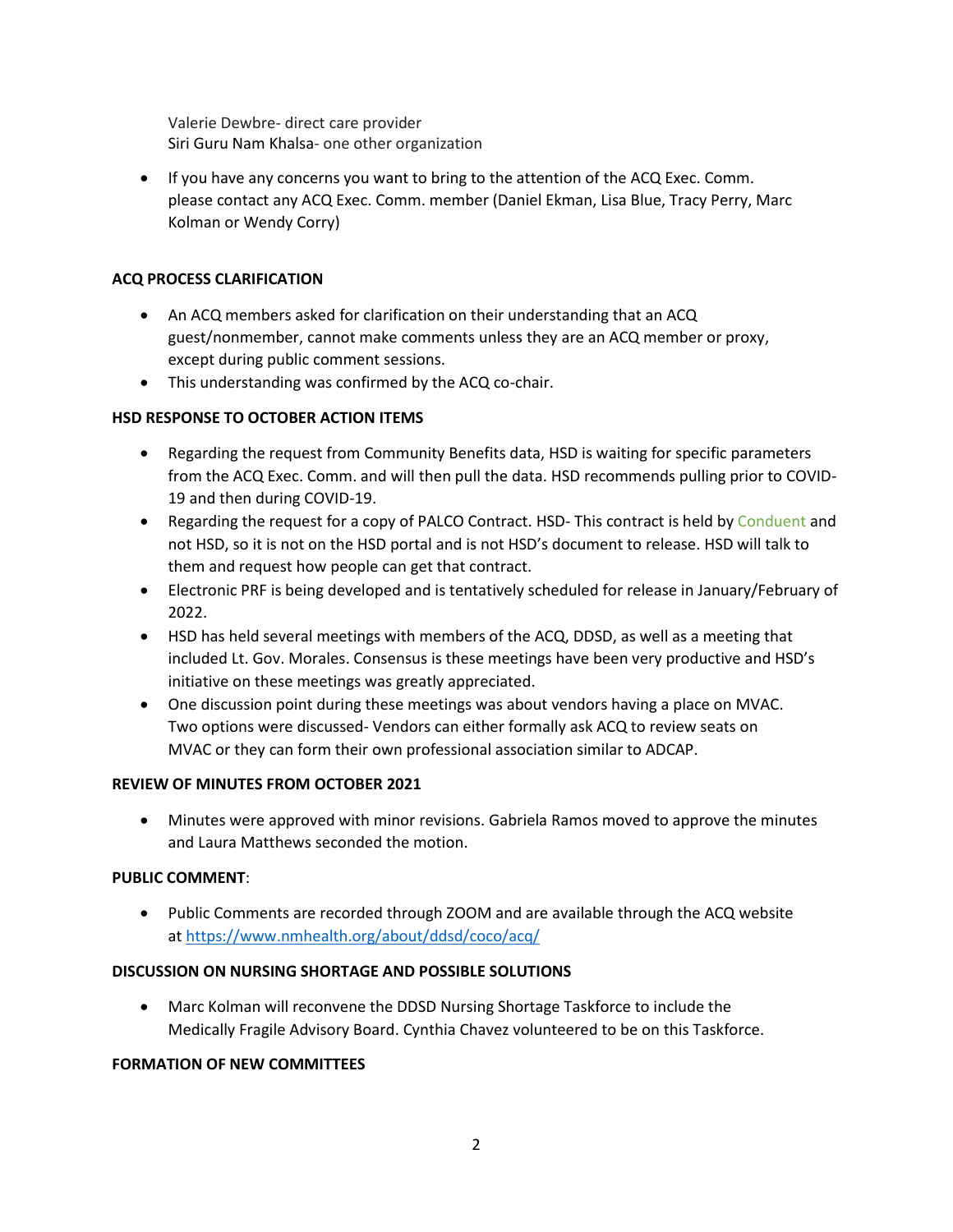- By-Laws Comm. volunteers: Marc Kolman, Brad Hill, Tracy Perry, Elisheva Levin, Siri Guru Nam Khalsa, Joel Davis, Crystal Garcia, Laura Matthews, Chris Leroi, Daniel Ekman
- EVV Comm. Volunteers: Angelique Tafoya, Cathy Salazar, Tracy Perry, Marc Kolman, Jenny McNabb, Roel Adamson, Christine Bragg, Laura Matthews
- Possible new Legislative Comm./Education Comm.- Peter Crespin stated the importance of this committee and he, Laura Matthews and Chris Leroi volunteered to be part of this

## **COVID-19 UPDATE/DIRECTOR'S UPDATE- Jason Cornwell**

 COVID Update- Jason Cornwell provided the COVID statistics for people receiving waiver services and this is attached with the minutes.

DDSD: Other Information- Jason Cornwell presented a PowerPoint (see attached) which included the following information:

- Human Rights Super Committee Call for Members Contact: Sabrina.james@state.nm.us
- Mi Via Standards Public Comment Period
- COVID Update including the new Public Health Order: [PHO120221.pdf \(nmhealth.org\)](https://cv.nmhealth.org/wp-content/uploads/2021/12/PHO120221.pdf)
- State Fiscal Year Budget Request/Legislative Update
- Super Allocation Plan
- Service Rates- Amendment Required

An ACQ member expressed concern regarding the statements that had been made regarding monthly in-person visits and whether Participant or MVAC input had been solicited. Jason Cornwell stated that the MVAC had been consulted. This then led to the conversation and concerns expressed regarding the lack of a Quorum for so long.

# • HCBS Spending Narrative Update [NM-HCBS-ARPA-Spending-Plan\\_07122021-2.pdf](https://www.hsd.state.nm.us/wp-content/uploads/NM-HCBS-ARPA-Spending-Plan_07122021-2.pdf)  [\(state.nm.us\)](https://www.hsd.state.nm.us/wp-content/uploads/NM-HCBS-ARPA-Spending-Plan_07122021-2.pdf)

- 1. Contract for Statewide Needs Assessment and HCBS Provider Capacity Study: One-time investment to conduct a statewide needs assessment and HCBS provider capacity study to build capacity and transform a critical safety net to support and empower New Mexicans. Includes service utilization review and direct service provider workforce assessment.
- 2. Temporary Economic Recovery Payment: One-time recovery payments for all HCBS providers phased-out over a period of three payments – 15% payment in year one, 10% payment in year two, 5% payment in year three.

# **NM LT GOVERNOR MORALES**

• Lt. Governor Morales thanked the ACQ and the leadership of DDSD and HSD for their dedication and hard work and stated it is definitely making a difference. "Now is the time we can make generational change. We are going to make sure we work with the Legislature to provide the funding. We have a Governor and the majority of the Legislature that feels the same way about the generational change. There is no better way to invest dollars than investing in families and individuals with disabilities."

## **FY 21 MORTALITY REVIEW COMMITTEE ANNUAL REPORT- Daniel Lucero and Dr. Ronald Voorhees**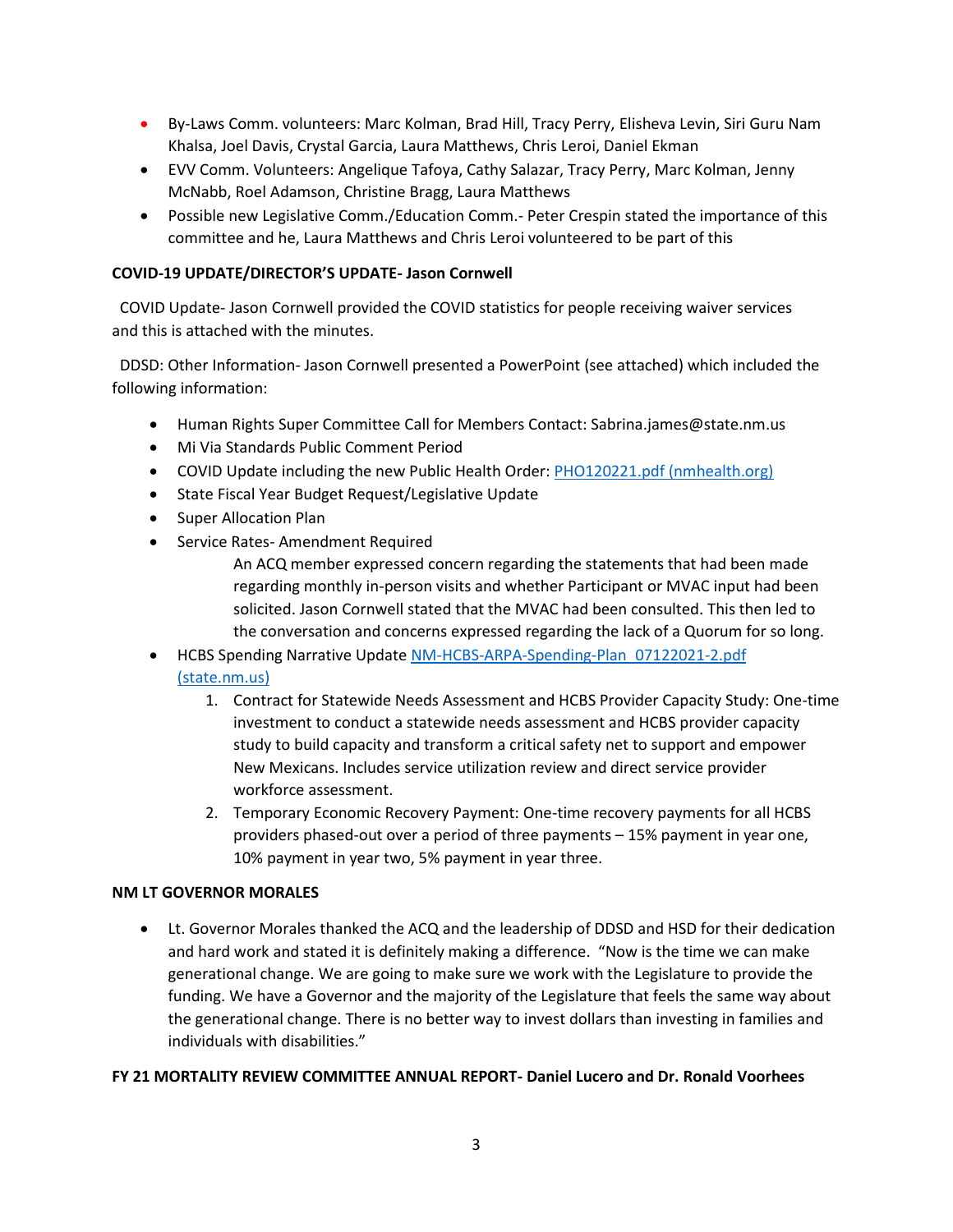• The FY 21 Mortality Review Committee Annual Report was reviewed in depth and the PowerPoint sent to all ACQ interested parties.

## **STANDING COMMITTEE UPDATES:**

MI Via Matters-Stevie Bass

- The committee received a draft of the proposed Mi Via updated service standards and descriptions but found it very difficult to understand due to multiple colors, marks, etc. being given on the report. HSD- the edits are there for full transparency to show what language has been changed, added, removed, or proposed.
- MVAC did not have a quorum for third straight meeting, the next MVAC meeting is January 27, 2022.
- There is a rate study going on for 5 Mi Via rates. Higher rates are definitely needed.
- Discussion of Employee of Record (EOR), which has been an unpaid position to avoid conflict of interest. It is very hard to get someone to spend the time to do EOR responsibilities without being paid. State trying to figure out how to improve that and hoping to move into a paid waiver service (referred to as corporate EOR system). A corporate EOR will NOT be mandated, it is an option for people who do not otherwise have access to an EOR.
- At HSD's request, MVAC drafted a very thorough 24-page report related to NMAC. HSD thanked MVAC for their incredible work and will be responding to the report in full.

# **ELECTRONIC VERIFICATION VISITATION (EVV) UPDATE- Melanie Buenviaje and Marc Kolman**

- HSD distributed a CMS PowerPoint on EVV
- Can NM use the In-Home Living Supports exemption? HSD wants one full year of implementation data for review before discussing any changes. The date of implementation needs to be determined.
- How does EVV prevent fraud? The vision of EVV is to enhance health and welfare according to CMS. Goal is to measure accurate delivery of services, that services fulfill goal of individuals budget and for services to lead to better health outcomes of the participants. Documenting service delivery, a code for type of service and activity codes that would capture what people did. One goal for EVV is reducing human error in time sheets. EVV data will be used to report to CMS on performance measures.
- What is Phase 2 and when will this be implemented? Late Spring of 2022 after April. Two major changes are that the claims will be generated by PALCO for EVV services on agency side and the complete transition to PALCO Connect on self-directed side. Self-directed and Supports Waiver very different than Community Benefit. Under Community Benefit, EORs have to go into two different systems to approve time.
- Concern was raised regarding EVV and the personal data users can see for people they do not support directly. HSD will look into this.
- When will the FOCUS system change to PALCO Connect? The dates not finalized but will be late Spring. Will get it in the Mi Via newsletter as soon as they get the date. Encouraging EORs to fill out the EOR packet if they receive one so the information can be transferred from TNT to PALCO. Still have 600 open. No way for PALCO to reach out to NMTRD to resolve tax issues without that paperwork being filled out.